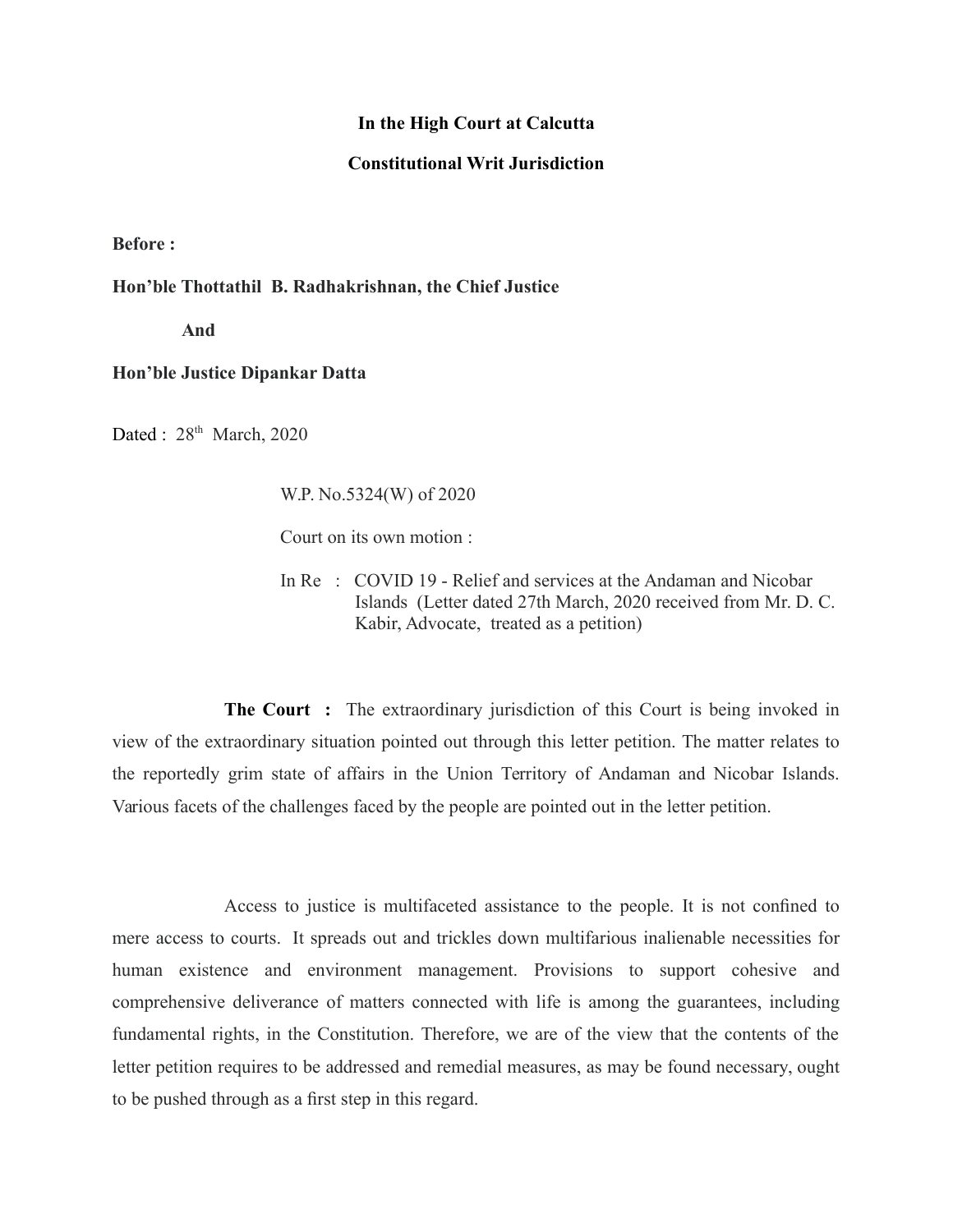Hence, we direct the Union of India and the Union Territory of Andaman and Nicobar Islands through the Chief Secretary to respond immediately by sending reports over email to the Registrar General of this Court; which, in turn, shall be placed before us for our consideration. Let such reports reach the Registrar General of this Court by 30th March, 2020 through emails. Copy of the letter petition shall be forwarded to the Union of India and the Union Territory of Andaman and Nicobar Islands by the Registrar General immediately.

It may be noted that having regard to the exigencies of circumstances, we direct that the proceedings of this case will continue utilising WhatsApp, e-conferencing, e-mails, etc. as modes of communication and judicial management for the time being.

It would appear that there are orders issued by the administration for smooth distribution of essential commodities and medicines to the island. However, we need to find out as to what is happening on the ground. Hence, we hereby constitute a Monitoring Committee headed by the District Judge, with the Judicial Secretary, the Superintendent of Police, South Andamans and the President of the Bar Association, Port Blair, as members, to not only ensure access to justice for all but also to act on behalf of the court and report on the ground realities. That Committee, which will come into force upon issuance of this order, is hereby directed to make an overall assessment of all relevant factors including supply of essential commodities and essential articles, medicines, fuel and availability of other support mechanisms for the people of Andaman and Nicobar Islands. Let the first report of the Monitoring Committee be forwarded to the Registrar General of this Court by 30<sup>th</sup> March, 2020 by email.

We further direct the District Judge, Andaman and Nicobar Islands, who is also the Registrar-in-charge of the Port Blair Circuit Bench of the High Court at Calcutta, to notify the public that they may, in extremely urgent situations, file petitions before the Registry with